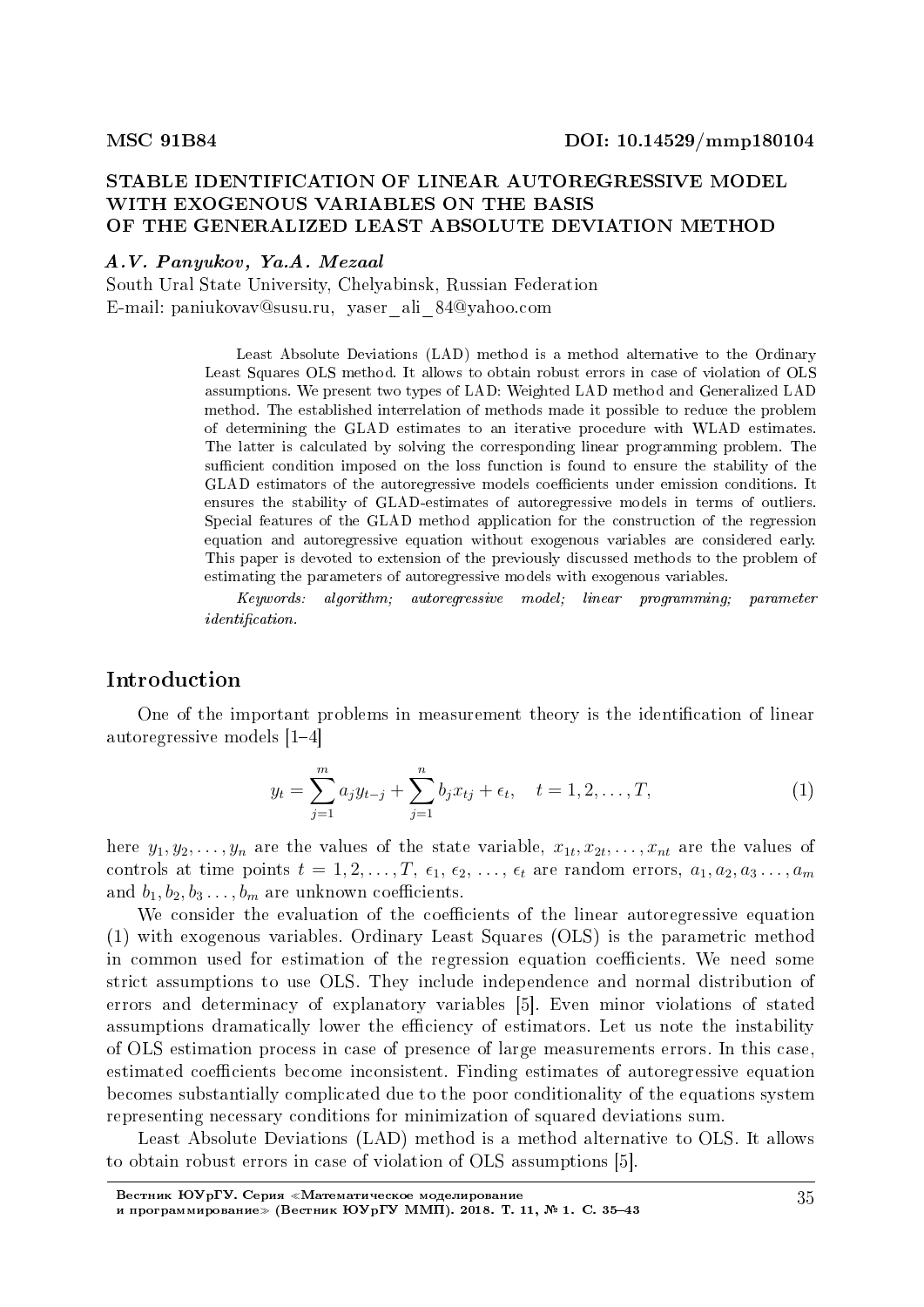We present two types of LAD: Weighted LAD method [6] and Generalized LAD method [9]. The interrelation of methods established in [10] made it possible to reduce the problem of determining the GLAD estimates to an iterative procedure with WLAD estimates. The latter is calculated by solving the corresponding linear programming problem. The sufficient condition [9] imposed on the loss function is found to ensure the stability of the GLAD estimators of the autoregressive models coefficients under emission conditions. It ensures the stability of GLAD estimates of autoregressive models in terms of outliers. Special features of the GLAD method application for the construction of the regression equation are considered in [10]. Special features of the use of GLAD for constructing the autoregressive equation without exogenous variables are considered in [9]. This paper is devoted to extension of the previously discussed methods to the problem of estimating the parameters of autoregressive models with exogenous variables.

# 1. The Relationship between WLAD and GLAD Estimates

One can get the WLAD estimations of coefficients by solving the problem

$$
(a_1^*, a_2^*, ..., a_m^*, b_1^*, b_2^*, ..., b_n^*) = \arg\!\min_{\substack{(a_1, a_2, ..., a_m) \in \mathbb{R}^m, \ b_1 = 1}} \sum_{t=1}^T \left( p_t \left| y_t - \sum_{j=1}^m a_j y_{t-j} - \sum_{j=1}^n b_j x_{tj} \right| \right), \tag{2}
$$

where  $p_t \geq 0, t = 1, 2, ..., T$  are predetermined coefficients. This problem represents the problem of convex piecewise linear optimization, and the introduction of additional variables reduces it to the problem of linear programming

$$
\min_{\substack{(a_1, a_2, \dots, a_m) \in \mathbb{R}^m, \ (b_1, b_2, \dots, b_n) \in \mathbb{R}^n}} \left\{ \sum_{t=1}^T p_t u_t \mid \frac{-u_t \leq y_t - \sum_{j=1}^m a_j y_{t-j} - \sum_{j=1}^n b_j x_{tj} \leq u_t, \ u_t \geq 0, \ t = 1, 2, \dots, T} \right\}.
$$
\n
$$
(3)
$$
\n
$$
\min_{(u_1, u_2, \dots, u_T) \in \mathbb{R}^T}
$$

This problem has a canonical form with  $n+m+T+1$  variables and 3*n* inequality constraints including the conditions for the non-negativity of the variables  $u_j, j = 1, 2, \ldots, T$ . The main problem with the use of WLAD method is the absence of general formal rules for choosing weight coefficients. Consequently, this approach requires additional research.

The GLAD estimates can be obtained from the solution of the problem

$$
(a_1^*, a_2^*, \dots, a_m^*, b_1^*, b_2^*, \dots, b_n^*) =
$$
  
= arg  $\min_{\substack{(a_1, a_2, \dots, a_m) \in \mathbb{R}^m \\ (b_1, b_2, \dots, b_n) \in \mathbb{R}^n}} \sum_{t=1}^T \rho \left( y_t - \sum_{j=1}^m a_j y_{t-j} - \sum_{j=1}^n b_j x_{tj} \right),$  (4)

where  $\rho(*)$  is a convex upward monotonically increasing twice continuously differentiable function such that  $\rho(0) = 0$ .

**Theorem 1.** All local minima of the GLAD estimation problem for the coefficients of the autoregressive equation (1) belong to the set

$$
U = \left\{\n\begin{array}{c}\n\left(a_1^{(\mathbf{k})}, a_2^{(\mathbf{k})}, \dots, a_m^{(\mathbf{k})}, b_1^{(\mathbf{k})}, b_2^{(\mathbf{k})}, \dots, b_n^{(\mathbf{k})}\right) : \\
y_t = \sum_{j=1}^m a_j y_{t-j} + \sum_{j=1}^n b_j x_{tj}, \\
t \in \mathbf{k} = \{k_1, k_2, \dots, k_{m+n} : 1 \leq k_1 < k_2 < \dots < k_{m+n} \leq T\}\n\end{array}\n\right\}.
$$

36 Bulletin of the South Ural State University. Ser. Mathematical Modelling, Programming & Computer Software (Bulletin SUSU MMCS), 2018, vol. 11, no. 1, pp. 35–43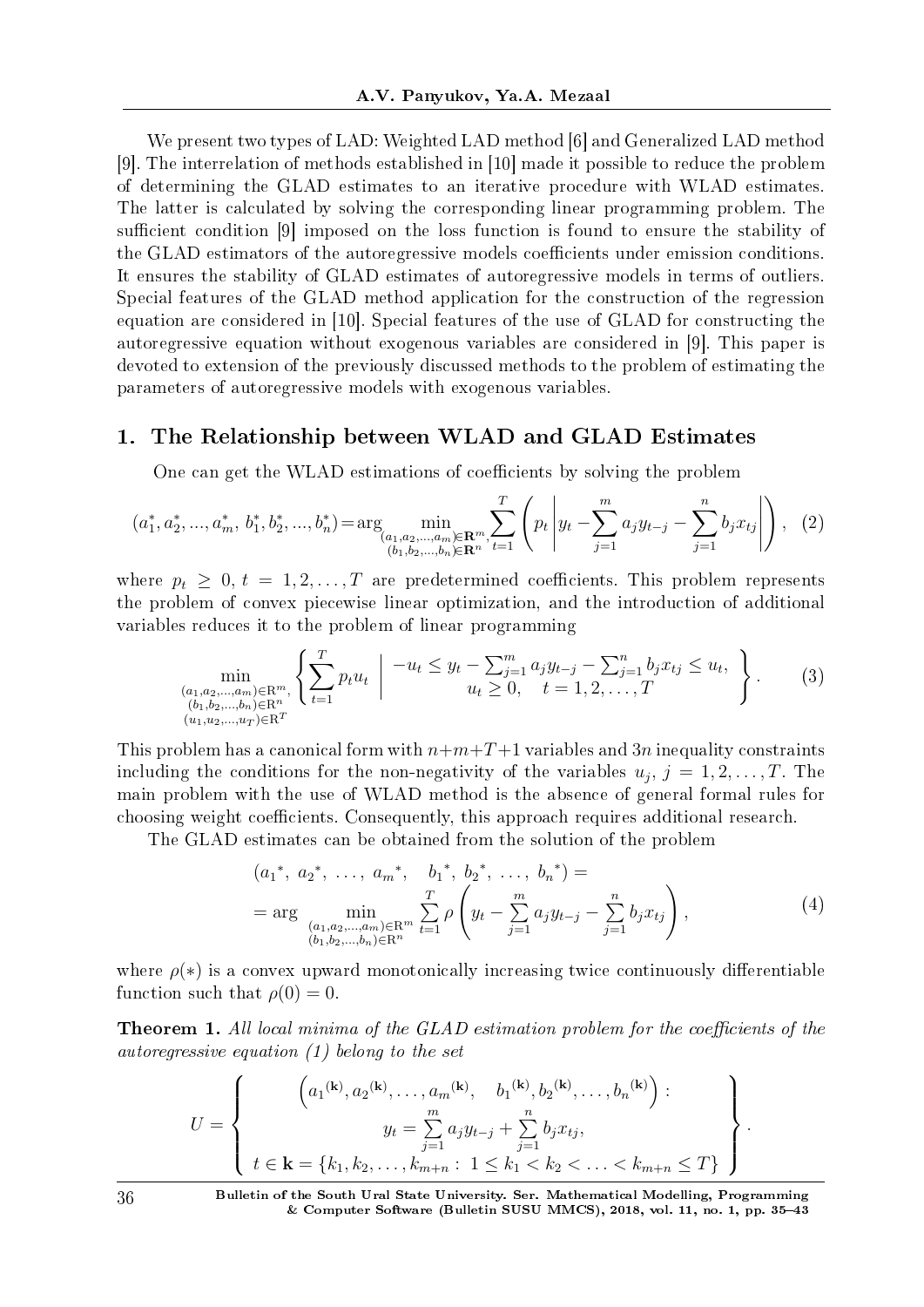*Proof.* The set U contains the solutions of all possible joint systems of  $m + n$  linearly independent equations

$$
y_t = \sum_{j=1}^m a_j y_{t-j} + \sum_{j=1}^n b_j x_{tj}, \ t \in \mathbf{k}
$$

with  $m + n$  unknowns  $a_1, a_2, a_3 \ldots, a_m, b_1, b_2, b_3 \ldots, b_n$ .

If the solution  $(a_1, a_2, a_3, \ldots, a_m, b_1, b_2, b_3, \ldots, b_n)$  $\notin$  U then there exists an  $\epsilon$ -neighbourhood for which the loss function is continuous and convex upwards. Consequently, such a solution can not be a local minimum. This implies the assertion of the theorem.

 $\Box$ Obviously, the number of systems is equal  $C_T^{n+m}$ . Thus, the solution of problem (3) can

be reduced to choosing the best of  $C_T^{n+m}$  solutions of linear algebraic equations systems. This approach is applicable for  $m \leq 3$ . To compute GLAD estimates for higher order

dimension problems the interrelation between WLAD and GLAD estimates have to be used from

**Theorem 2.** Let U be the set of local extrema of problem  $(4)$  then:

(1) for each collection of weights  $\{p_t\}_{t=1}^n$ 

$$
\arg\min_{\substack{(a_1, a_2, \dots, a_m) \in \mathbf{R}^m \\ (b_1, b_2, \dots, b_n) \in \mathbf{R}^n}} \sum_{t=1}^n p_t \left| y_t - \sum_{j=1}^m a_j y_{t-j} - \sum_{j=1}^n b_j x_{tj} \right| \in U; \tag{5}
$$

(2) for all  $\left(a_1^{(\mathbf{k})}, a_2^{(\mathbf{k})}, \ldots, a_m^{(\mathbf{k})}, b_1^{(\mathbf{k})}, b_2^{(\mathbf{k})}, \ldots, b_n^{(\mathbf{k})}\right) \in U$  there is such a collection of weights  $\{p_t\}_{t=1}^n$  that

$$
(a_1^*, a_2^*, a_3^*, \dots, a_m^*, b_1^*, b_2^*, \dots, b_n^*) \in
$$
  
\n
$$
\in \arg \min_{\substack{(a_1, a_2, \dots, a_m) \in \mathbf{R}^m \\ (b_1, b_2, \dots, b_n) \in \mathbf{R}^n}} \sum_{t=1}^n p_t \left| y_t - \sum_{j=1}^m a_j y_{t-j} - \sum_{j=1}^n b_j x_{tj} \right|.
$$
 (6)

*Proof.* The proof of the first part of the theorem essentially repeats the proof of Theorem 1. The validity of the second part of the theorem follows from the fact that the weights of the active part of the constraints can be considered as non-zero, and the weights of the inactive part are equal to zero. In this case the minimal value of the loss function is equal to zero and it is achieved by solving the chosen system of equations. This implies the assertion of the theorem.

Theorems 1 and 2 give a way to determine the weight coefficients for the linear programming problem  $(3)$  and thus allow the problem  $(4)$  to be reduced to solving the sequence of linear programming problems (3).

#### **Algorithm for Computing GLAD Estimates**  $2.$

The primal solution of problem (4) is based on the usage of theorem 1 and involves finding all node points and choosing one of them as a solution that ensures the minimum of the objective function.

 $\Box$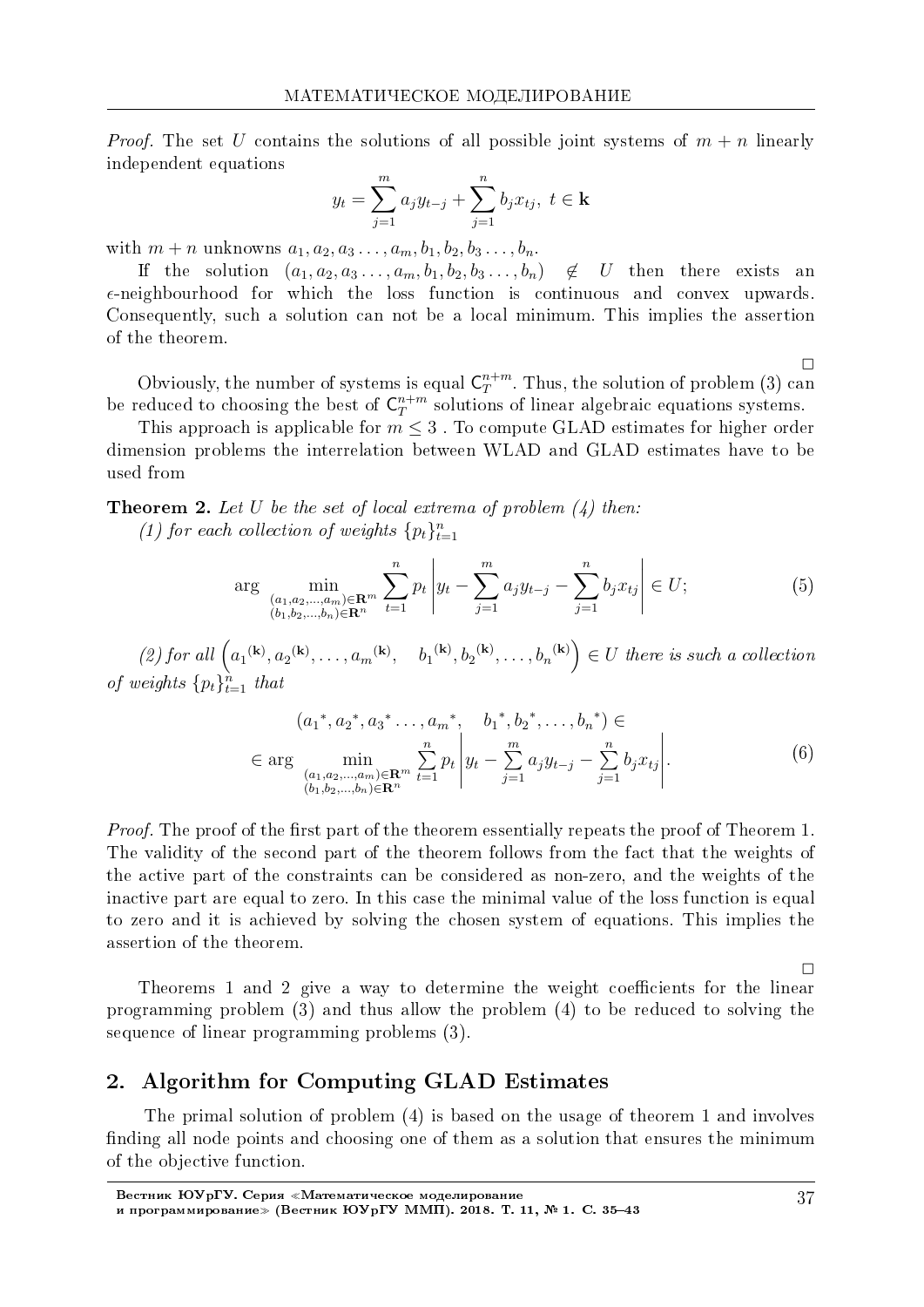The brute force algorithm requires the solution of  $C_T^{n+m}$  $T^{n+m}$  linear equations systems of order  $m + n$ . For large values of *n* and *m* this leads to a significant computational complexity. An alternative approach is based on the reduction of this problem to the sequence linear programming problems (3). Consider possible algorithms based on this approach.

#### Algorithm GLAD estimator Input:

number of measures *T*; values  $\{y_t\}_{t=1}^T$  of the endogenous variable; values  $\{\{x_{tj}\}_{t=1}^T\}_{j=1}^n$  of exogenous variables; function  $\rho(*)$ . Output:

estimation of coefficients of autoregressive equation

$$
(a_1^*, a_2^*, a_3^*, \ldots, a_m^*, \quad b_1^*, b_2^*, \ldots, b_n^*).
$$

**Step 1. For all**  $t = 1, 2, ..., T$  do  $p_t = 1; k := 0;$ 

$$
\begin{pmatrix}\n\left(\begin{array}{c}\n(a_1^{(k)}, a_2^{(k)}, a_3^{(k)}, \dots, a_m^{(k)} \\
(b_1^{(k)}, b_2^{(k)}, b_3^{(k)}, \dots, b_n^{(k)}\n\end{array}\right) \\
:=\n\left(\begin{array}{c}\n(a_1^{(k)}, a_2^{(k)}, a_3^{(k)}, \dots, a_t^{(k)}\n\end{array}\right) \\
:=\n\begin{array}{c}\n\left(\begin{array}{c}\n(a_1^{(k)}, a_2^{(k)}, a_3^{(k)}, \dots, a_t^{(k)}\n\end{array}\right) \\
\text{and} \\
(a_1, a_2, \dots, a_m) \in \mathbb{R}^m \\
(a_1, b_2, \dots, b_n) \in \mathbb{R}^n\n\end{array}\n\right\} \\
:=\n\begin{array}{c}\n\frac{T}{\sum_{t=1}^T p_t u_t: \quad -u_t \leq y_t - \sum_{j=1}^m a_j y_{t-j} - \sum_{j=1}^n b_j x_{tj} \leq u_t, \\
u_t \geq 0, \ t = 1, 2, \dots, T\n\end{array}\n\end{array}\n\right\}.
$$

Step 2. For all  $t = 1, 2, ..., T$  do  $k := k + 1$ ;

$$
\begin{pmatrix}\n\left(a_1^{(k)}, a_2^{(k)}, a_3^{(k)}, \ldots, a_m^{(k)}\right) \\
\left(b_1^{(k)}, b_2^{(k)}, b_3^{(k)}, \ldots, b_n^{(k)}\right) \\
\left(a_1^{(k)}, a_2^{(k)}, a_3^{(k)}, \ldots, a_t^{(k)}\right)\n\end{pmatrix} :=
$$
\n
$$
:= \arg \min_{\substack{(a_1, a_2, \ldots, a_m) \in \mathbb{R}^m \\ (b_1, b_2, \ldots, b_n) \in \mathbb{R}^n}} \left\{\sum_{t=1}^T p_t u_t \middle| \quad -u_t \leq y_t - \sum_{j=1}^m a_j y_{t-j} - \sum_{j=1}^n b_j x_{tj} \leq u_t, \quad u_t \geq 0, \ t = 1, 2, \ldots, T\n\right\}.
$$

Step 3. If

$$
\begin{pmatrix} a_1^{(k)}, a_2^{(k)}, a_3^{(k)}, \ldots, a_m^{(k)} \\ b_1^{(k)}, b_2^{(k)}, b_3^{(k)}, \ldots, b_n^{(k)} \end{pmatrix} \neq \begin{pmatrix} a_1^{(k-1)}, a_2^{(k-1)}, a_3^{(k-1)}, \ldots, a_m^{(k-1)} \\ b_1^{(k-1)}, b_2^{(k-1)}, b_3^{(k-1)}, \ldots, b_n^{(k-1)} \end{pmatrix}
$$

then go to Step 2. Step 4. Stop. Target values are

$$
\left(\begin{array}{c} a_1^{(k)}, a_2^{(k)}, a_3^{(k)} \dots, a_m^{(k)} \\ b_1^{(k)}, b_2^{(k)}, b_3^{(k)} \dots, b_n^{(k)} \end{array}\right).
$$

The performance justification of this algorithm leads us to the following theorem.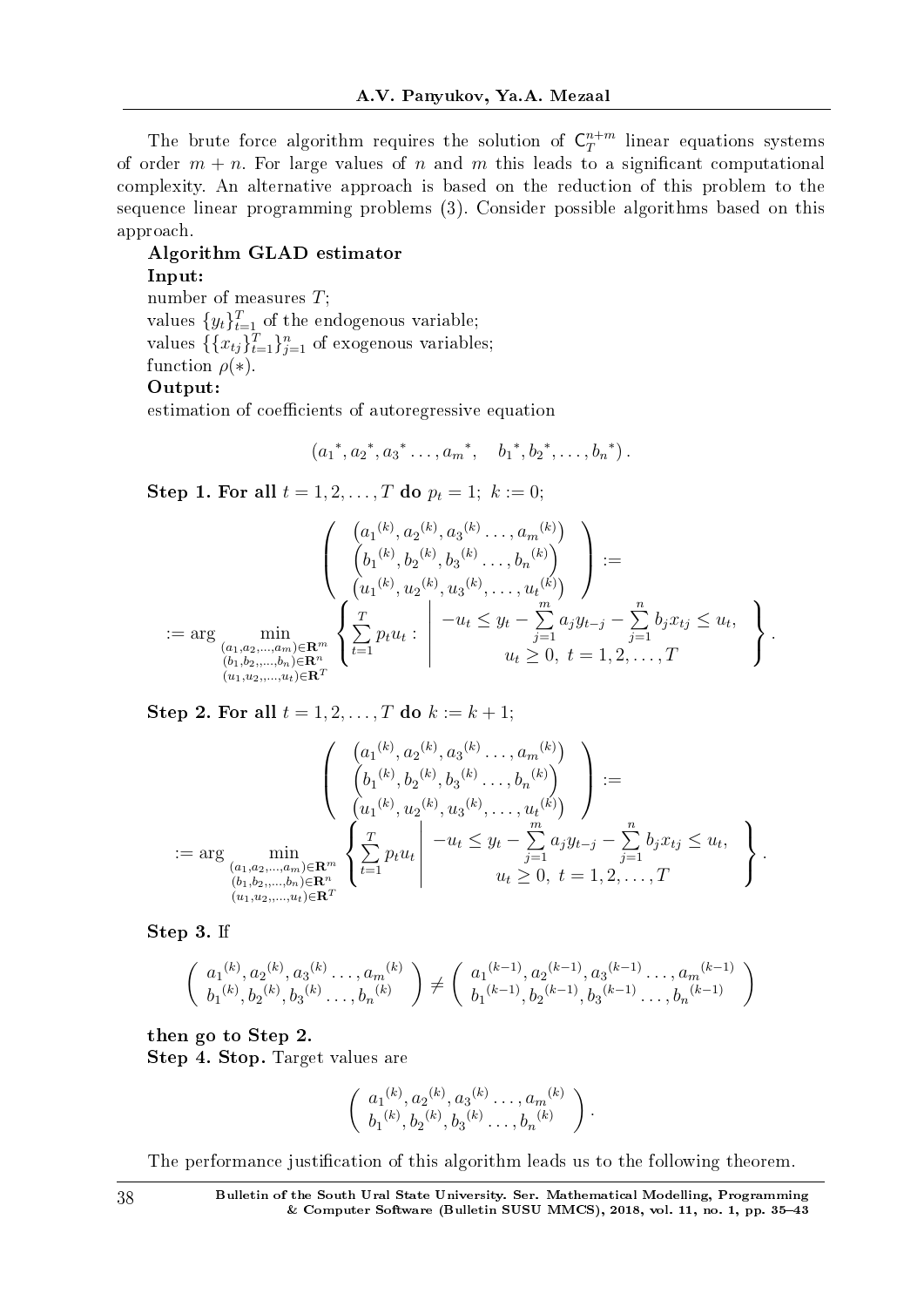**Theorem 3.** If the loss function  $\rho(*)$  is convex upward, monotone increasing, continuously differentiable on the positive semi-axis, and satisfies the condition  $\rho(0) = M < \infty$  then the sequence

$$
\left(\begin{array}{c} a_1^{(k)}, a_2^{(k)}, a_3^{(k)} \dots, a_m^{(k)} \\ b_1^{(k)}, b_2^{(k)}, b_3^{(k)} \dots, b_n^{(k)} \end{array}\right)
$$

constructed by the GLAD estimation algorithm converges to the global extremum of problem  $(4).$ 

*Proof.* It follows from the requirements imposed on the function  $\rho(*)$  that at any point  $u^k$ an approximation

$$
\nu^{(u^{(k)})}(u) = \rho(u^{(k)}) - \rho'(u^{(k)}) \cdot u^{(k)} + \rho'(u^{(k)}) \cdot u \tag{7}
$$

is a majorant, i.e.

$$
(\forall u \neq u_k)(\rho(u) < v_{u^{(k)}}(u)), \quad \rho(u_k) = v(u_k). \tag{8}
$$

Therefore, in accordance with the algorithm

$$
\sum_{t=1}^{n} \rho \left( \left| y_{t} - \sum_{j=1}^{m} a_{j}{}^{(k)} y_{t-j} - \sum_{j=1}^{n} b_{j}{}^{(k)} x_{tj} \right| \right) =
$$
\n
$$
= \sum_{t=1}^{n} \left( \rho \left( \left| y_{t} - \sum_{j=1}^{m} a_{j}{}^{(k)} y_{t-j} - \sum_{j=1}^{n} b_{j}{}^{(k)} x_{tj} \right| \right) - \left| y_{t} - \sum_{j=1}^{m} a_{j}{}^{(k)} y_{t-j} - \sum_{j=1}^{n} b_{j}{}^{(k)} x_{tj} \right| + \right) \ge
$$
\n
$$
+ p_{t} \cdot \left| y_{t} - \sum_{j=1}^{m} a_{j}{}^{(k)} y_{t-j} - \sum_{j=1}^{n} b_{j}{}^{(k)} x_{tj} \right| + \left| y_{t} - \sum_{j=1}^{m} a_{j}{}^{(k)} y_{t-j} - \sum_{j=1}^{n} b_{j}{}^{(k)} x_{tj} \right| \right) - \left| y_{t} - \sum_{j=1}^{m} a_{j}{}^{(k)} y_{t-j} - \sum_{j=1}^{n} b_{j}{}^{(k)} x_{tj} \right| - \left| y_{t} - \sum_{j=1}^{m} a_{j}{}^{(k)} y_{t-j} - \sum_{j=1}^{n} b_{j}{}^{(k)} x_{tj} \right| \right) + \left| a_{(a_1, a_2, a_3, \dots, a_m) \in \mathbb{R}^m} \sum_{t=1}^{n} \left( p_{t} \cdot \left| y_{t} - \sum_{j=1}^{m} a_{j}{}^{(k)} y_{t-j} - \sum_{j=1}^{n} b_{j}{}^{(k)} x_{tj} \right| \right) - \left| y_{t} - \sum_{j=1}^{n} a_{j}{}^{(k)} y_{t-j} - \sum_{j=1}^{n} b_{j}{}^{(k)} x_{tj} \right| \right) + \left| y_{t} - \sum_{j=1}^{m} a_{j}{}^{(k)} y_{t-j} - \sum_{j=1}^{n} b_{j}{}^{(k)} x_{tj} \right| \right) + \left| y_{t} - \
$$

Вестник ЮУрГУ. Серия «Математическое моделирование<br>и программирование» (Вестник ЮУрГУ ММП). 2018. Т. 11, № 1. С. 35–43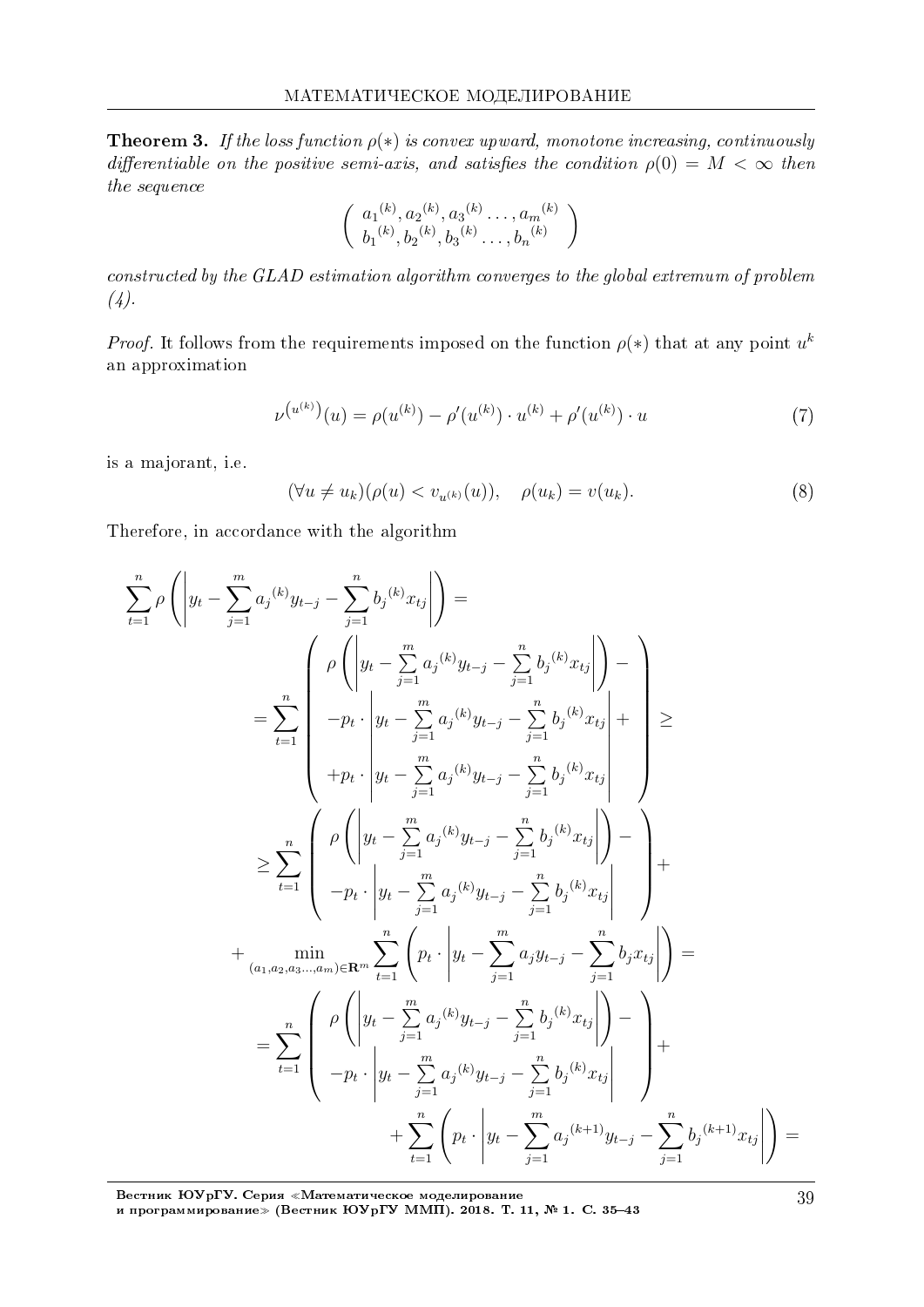$$
= \sum_{t=1}^{n} \left( \nu^{(u^{(k)})} \left| y_t - \sum_{j=1}^{m} a_j^{(k+1)} y_{t-j} - \sum_{j=1}^{n} b_j^{(k+1)} x_{tj} \right| \right) \ge
$$
  

$$
\ge \sum_{t=1}^{n} \rho \left( \left| y_t - \sum_{j=1}^{m} a_j^{(k)} y_{t-j} - \sum_{j=1}^{n} b_j^{(k)} x_{tj} \right| \right).
$$

The first equality and the inequality following it are obvious. The second equation is a consequence of changing the notation of the variables in step 1. The third equation is the result of the choice of the weight coefficients in step 2 and equality  $(7)$ . The last inequality is a consequence of relations (8). Therefore

$$
\sum_{t=1}^{n} \rho \left( \left| y_t - \sum_{j=1}^{m} a_j^{(k)} y_{t-j} - \sum_{j=1}^{n} b_j^{(k)} x_{tj} \right| \right) =
$$
\n
$$
= \sum_{t=1}^{n} \nu^{(u^{(k)})} \left( \left| y_t - \sum_{j=1}^{m} a_j^{(k+1)} y_{t-j} - \sum_{j=1}^{n} b_j^{(k+1)} x_{tj} \right| \right) \ge
$$
\n
$$
\ge \sum_{t=1}^{n} \rho \left( \left| y_t - \sum_{j=1}^{m} a_j^{(k+1)} y_{t-j} - \sum_{j=1}^{n} b_j^{(k+1)} x_{tj} \right| \right),
$$

moreover, equality is attained only if for all  $t = 1, 2, \ldots, n$  and for all  $k = 1, 2, \ldots, m$ . That is why the sequence

$$
\left\{\sum_{t=1}^{n} \rho\left(\left|y_t - \sum_{j=1}^{m} a_j^{(k)} y_{t-j} - \sum_{j=1}^{n} b_j^{(k)} x_{tj}\right|\right)\right\}_{k=0,1,\dots}
$$

is monotonically decreasing and bounded below by zero, hence it has a unique limit point. The existence of limit point of the sequence

$$
\begin{pmatrix} a_1^{(k)}, a_2^{(k)}, a_3^{(k)}, \dots, a_m^{(k)} \\ b_1^{(k)}, b_2^{(k)}, b_3^{(k)}, \dots, b_n^{(k)} \end{pmatrix}, \quad k = 1, 2, \dots
$$

follows from continuity and monotonicity of functions  $\rho(*)$ . The limit point

$$
\left(\begin{array}{c} {a_1}^*, {a_2}^*, {a_3}^*, \ldots, {a_m}^* \\ {b_1}^*, {b_2}^*, {b_3}^*, \ldots, {b_n}^* \end{array}\right)
$$

built by the algorithm is the global minimum because for any

$$
\left(\begin{array}{c} a_1, a_2, a_3, \ldots, a_m \\ b_1, b_2, b_3, \ldots, b_n \end{array}\right)
$$

we have the following sequence of statements

$$
\left(\sum_{t=1}^{T} \rho\left(\left|y_t - \sum_{j=1}^{m} a_j^* y_{t-j} - \sum_{j=1}^{n} b_j^* x_{tj}\right|\right) = \left(\sum_{t=1}^{T} \left(\nu^{(u^*)}\middle|y_t - \sum_{j=1}^{m} a_j^* y_{t-j} - \sum_{j=1}^{n} b_j^* x_{tj}\right|\right) \leq \sum_{t=1}^{T} \left(\nu^{u^*}\middle| \left(y_t - \sum_{j=1}^{m} a_j y_{t-j} - \sum_{j=1}^{n} b_j x_{tj}\right|\right)\right) \Leftrightarrow
$$

40 Bulletin of the South Ural State University. Ser. Mathematical Modelling, Programming & Computer Software (Bulletin SUSU MMCS), 2018, vol. 11, no. 1, pp. 3543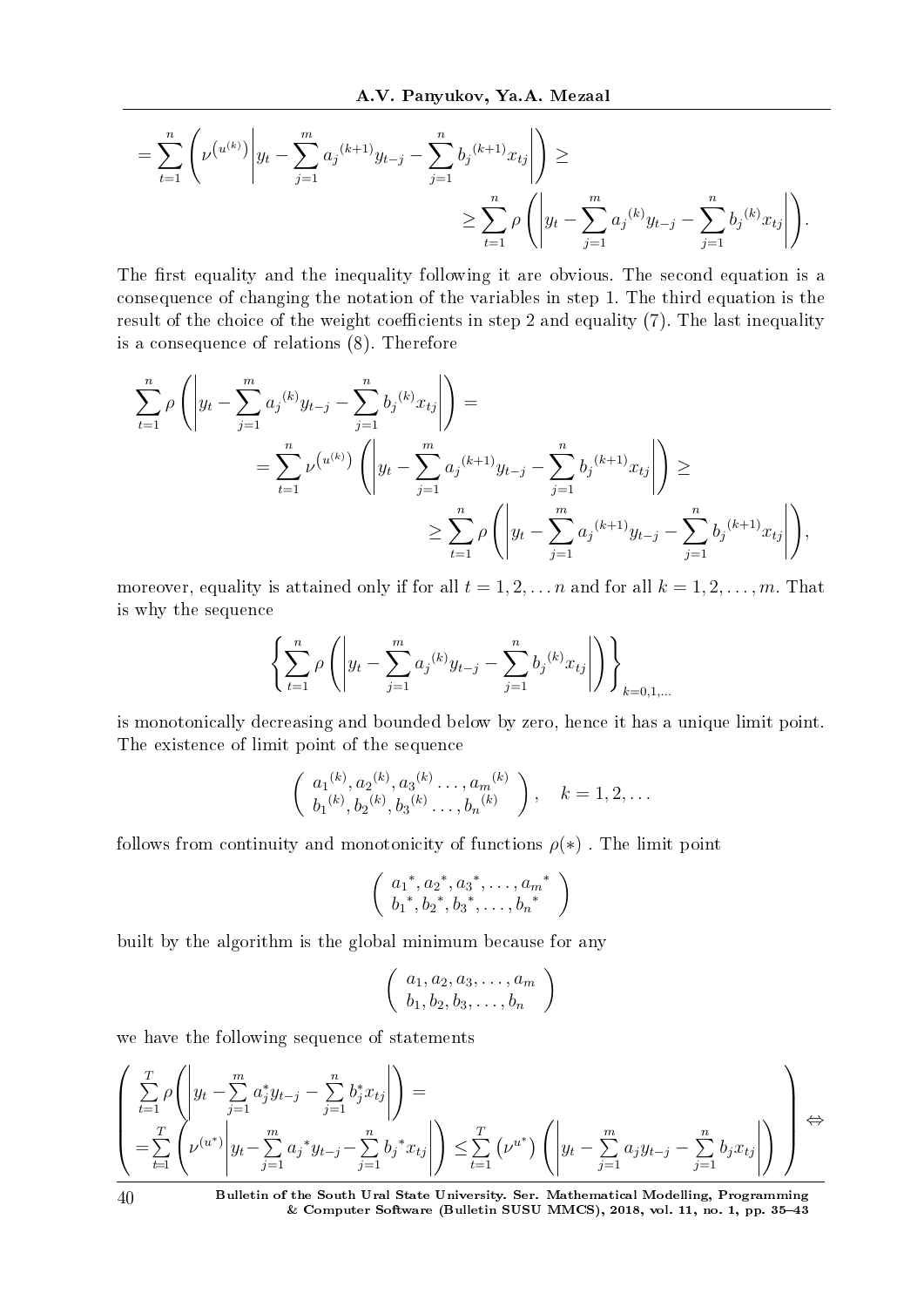$$
\Leftrightarrow \begin{pmatrix} \sum_{t=1}^{T} \left( \begin{array}{c} \rho' \left| y_{t} - \sum_{j=1}^{m} a_{j} {}^{*} y_{t-j} - \sum_{j=1}^{n} b_{j} {}^{*} x_{tj} \right| \times \\ y_{t} - \sum_{j=1}^{m} a_{j} {}^{*} y_{t-j} - \sum_{j=1}^{n} b_{j} {}^{*} x_{tj} \end{array} \right| \Leftrightarrow \\ \leq \sum_{t=1}^{T} \left( \begin{array}{c} \rho' \left| y_{t} - \sum_{j=1}^{m} a_{j} {}^{*} y_{t-j} - \sum_{j=1}^{n} b_{j} {}^{*} x_{tj} \right| \times \\ y_{t} - \sum_{j=1}^{m} a_{j} {}^{*} y_{t-j} - \sum_{j=1}^{n} b_{j} {}^{*} x_{tj} \end{array} \right| \right) \Leftrightarrow \\ \Leftrightarrow \left( \sum_{t=1}^{T} \left| y_{t} - \sum_{j=1}^{m} a_{j} {}^{*} y_{t-j} - \sum_{j=1}^{n} b_{j} {}^{*} x_{tj} \right| \leq \sum_{t=1}^{T} \left| y_{t} - \sum_{j=1}^{m} a_{j} {}^{*} y_{t-j} - \sum_{j=1}^{n} b_{j} {}^{*} x_{tj} \right| \right) \Rightarrow \\ \Rightarrow \left( \sum_{t=1}^{T} \rho \left( \left| y_{t} - \sum_{j=1}^{m} a_{j} {}^{*} y_{t-j} - \sum_{j=1}^{n} b_{j} {}^{*} x_{tj} \right| \right) \leq \sum_{t=1}^{T} \rho \left( \left| y_{t} - \sum_{j=1}^{m} a_{j} {}^{*} y_{t-j} - \sum_{j=1}^{n} b_{j} {}^{*} x_{tj} \right| \right) \right) . \qquad \Box \end{pmatrix}
$$

The advantage of the proposed algorithm in front of the bushing is a sufficiently high rate of convergence with efficient use of linear programming methods. Indeed, the linear programming problem in step 2 for iteration *k* differs from the corresponding problem at step  $k-1$  only by the coefficients of the objective function which allows us to use the optimal basic solution of the previous iteration as the initial basic solution at the current iteration.

A feature of nding the high-order autoregression equation is the high sensitivity of the algorithm to rounding errors. One may eliminate this problem by using the unerring execution of basic arithmetic operations over the field of rational numbers [7] and the application of parallelization [8].

## Conclusion

The relationship between the generalized and weighted method of the smallest modules was established for the problems of autoregressive analysis with exogenous variables. This relationship makes it possible to reduce the problem of determining the GLAD estimates to the iterative procedure with WLAD estimates. The latter is calculated by solving the corresponding linear programming problem.

The sufficient condition imposed on the loss function is found to ensure the stability of the GLAD estimators of the autoregressive models coefficients under emission conditions. It ensures the stability of GLAD estimates of autoregressive models in terms of outliers.

Acknowledgment. The work was carried out with the financial support of the Government of the Russian Federation, contract no. 02.A03.21.0011

## References

1. Mudrov V.I., Kushko V.L. Metody obrabotki izmerenii: Kvazpravdopodobnye otcenki. [Methods for Processing Measurements: Quasi-Like Estimates]. Moscow, LEVAND, 2014. (in Russian)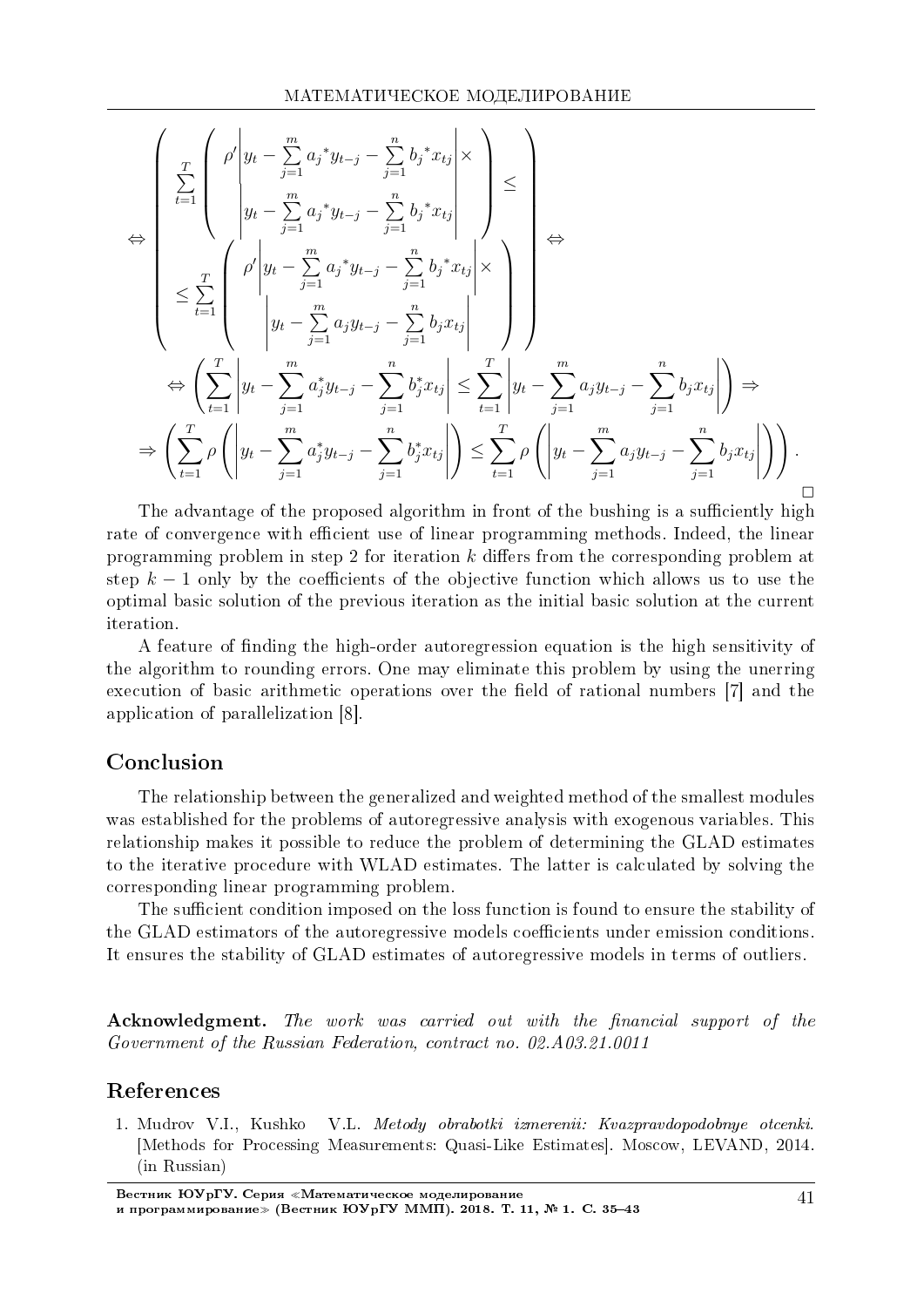- 2. Gurin L.S. [On the Consistency of Estimates of the Method of Least Squares]. Matematicheskoe obespechenie kosmicheskikh eksperimentov [Mathematical Support of Cosmic Experiments, Moscow, Nauka, 1978, pp. 69–81. (in Russian)
- 3. Tyrsin A.N. The Method of Choosing the Best Distribution Law of a Continuous Random Variable on the Basis of the Inverse Mapping. Bulletin of South Ural State University. Series: Mathematics. Mechanics. Physics, 2017, vol. 9, no. 1, pp. 31-38. (in Russian) DOI: 10.14529/mmph170104
- 4. Shestakov A.L., Keller A.V., Sviridyuk G.A. The Theory of Optimal Measurements. Journal of Computational and Engineering Mathematics,  $2014$ , vol. 1, no. 1, pp. 3-16.
- 5. Huber P., Ronchetti E.M. *Robust Statistics*. New Jersey, Wiley, 2009. DOI: 10.1002/9780470434697
- 6. Pan J., Wang H., Qiwei Y. Weighted Least Absolute Deviations Estimation for Arma Models with Infinite Variance. *Econometric Theory*, 2007, vol. 23, pp. 852–879. DOI: 10.1017/S0266466607070363
- 7. Panyukov A.V. Scalability of Algorithms for Arithmetic Operations in Radix Notation. Reliable Computing, 2015, vol. 19, no. 4, pp. 417–434. DOI: 10.1134/S0005117912020063
- 8. Panyukov A.V., Gorbik V.V. Using Massively Parallel Computations for Absolutely Precise Solution of the Linear Programming Problems. Automation and Remote Control, 2012, vol. 73, no. 2, pp. 276-290. DOI: 10.1134/S0005117912020063
- 9. Panyukov A.V, Tyrsin A.N. Stable Parametric Identification of Vibratory Diagnostics Objects. Journal of Vibroengineering, 2008, vol. 10, no. 2, pp. 142-146.
- 10. Tyrsin A.N. Robust Construction of Regression Models Based on the Generalized Least Absolute Deviations Method. Journal of Mathematical Sciences, 2006, vol. 139, no. 3, pp. 66346642. DOI: 10.1007/s10958-006-0380-7

Received August 12, 2017

#### VДK 519.688 DOI: 10.14529/mmp180104

# УСТОЙЧИВАЯ ИДЕНТИФИКАЦИЯ ЛИНЕЙНЫХ АВТОРЕГРЕССИОННЫХ МОДЕЛЕЙ С ЭКЗОГЕННЫМИ ПЕРЕМЕННЫМИ НА ОСНОВЕ ОБОБЩЕННОГО МЕТОДА НАИМЕНЬШИХ МОДУЛЕЙ

#### $A.B.$  Панюков, Я.А. Мезал

Южно-Уральский государственный университет, г. Челябинск, Российская Федерация

> Метод наименьших модулей (МНМ) является альтернативой методу наименьших квадратов (МНК). МНМ позволяет получить надежные оценки при нарушении предположений МНК. В работе расмотрены два типа МНМ: взвешенный метод (ВМНМ) и обобщенный (ОМНМ). Установленная взаимосвязь методов позволила свести проблему определения ОМНМ-оценок к итерационной процедуре с ВМНМ-оценками, которые вычисляются путем решения соответствующей задачи линейного программирования. Найдено достаточное условие, налагаемое на функцию потерь, обеспечивающее устойчивость ОМНМ-оценок коэффициентов авторегрессионных моделей. Это обеспечивает